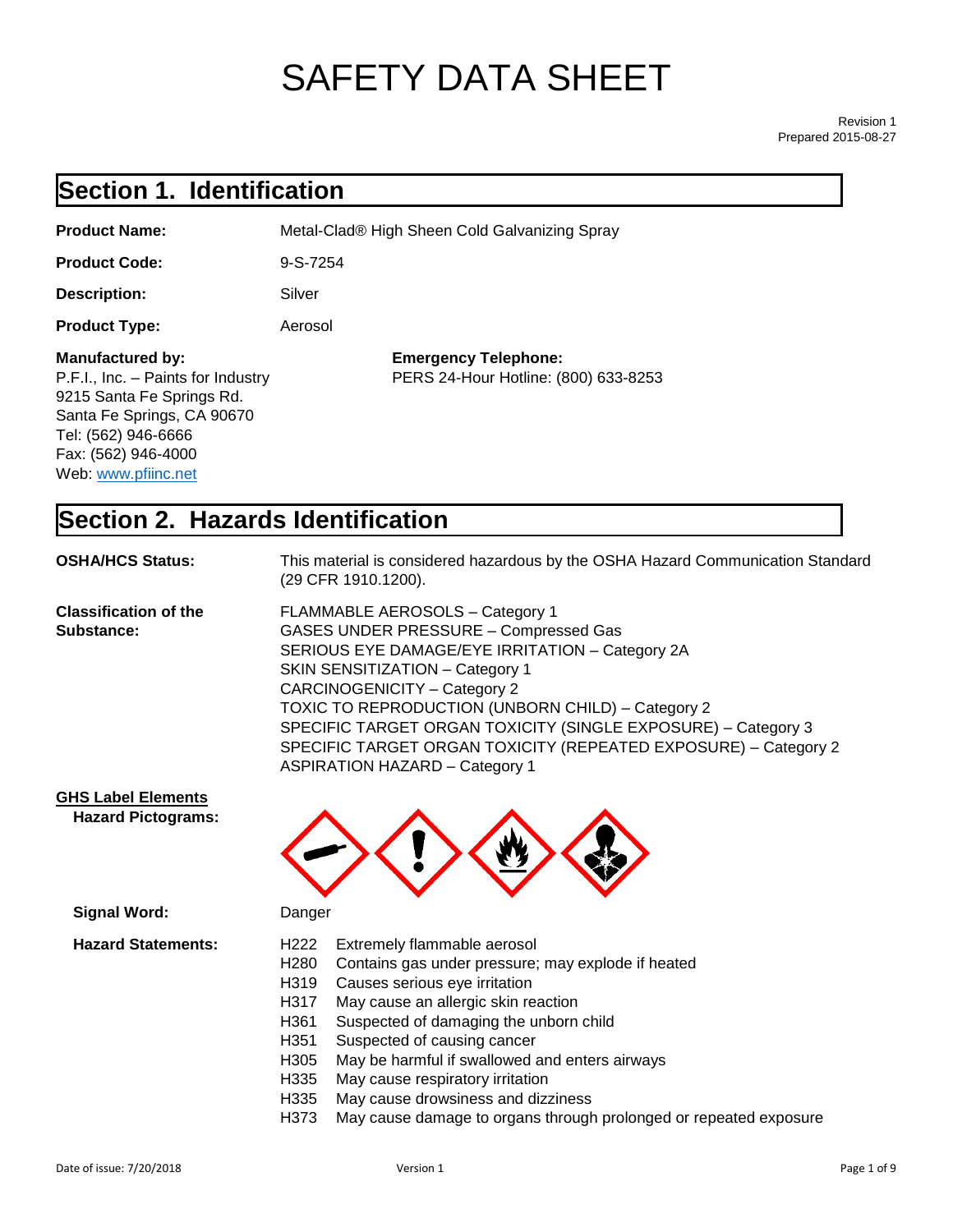| <b>Precautionary Statements</b>             |                                                                                                                                                                                                                                                                                                                                                                                                                                                                                                                                                                                                                                                                                                                                                                                                                                                                                                                                                                                                                          |
|---------------------------------------------|--------------------------------------------------------------------------------------------------------------------------------------------------------------------------------------------------------------------------------------------------------------------------------------------------------------------------------------------------------------------------------------------------------------------------------------------------------------------------------------------------------------------------------------------------------------------------------------------------------------------------------------------------------------------------------------------------------------------------------------------------------------------------------------------------------------------------------------------------------------------------------------------------------------------------------------------------------------------------------------------------------------------------|
| <b>Prevention:</b>                          | Obtain special instructions before use. Do not handle until all safety precautions have<br>been read and understood. Use personal protective equipment as required. Wear<br>protective gloves, eye protection, and face protection. Keep away from heat and hot<br>surfaces, including sparks, open flames, and any other ignition sources. Do not smoke<br>near or around this product. Use explosion-proof electrical, ventilation, lighting, and<br>other material handling equipment. Use only non-sparking tools. Keep container tightly<br>closed and use only outdoors or in well ventilated areas. Avoid static buildup and<br>discharge. Avoid inhaling product vapors. Wash hands and any contaminated clothing<br>thoroughly after handling.                                                                                                                                                                                                                                                                  |
| <b>Response:</b>                            | Seek medical attention if you feel unwell, or are concerned about exposure. IF<br>INHALED: remove victim to fresh air and keep at rest in a position comfortable for<br>breathing. IF SWALLOWED: contact a poison control center or physician immediately.<br>Do not induce vomiting. IN CASE OF SKIN OR HAIR CONTACT: remove all<br>contaminated clothing, and wash skin with soap and water. If irritation or rash occurs,<br>get medical attention. IF IN EYES: rinse with copious amounts of water for several<br>minutes. Remove contact lenses, if present and easy to do so. If eye irritation persists,<br>seek medical attention.                                                                                                                                                                                                                                                                                                                                                                               |
| <b>Storage &amp; Disposal:</b>              | Store in a locked and secure environment. Store in a cool, well ventilated area away<br>from direct sunlight and heat. Dispose of contents and container in accordance with all<br>local, regional, state, and federal regulations.                                                                                                                                                                                                                                                                                                                                                                                                                                                                                                                                                                                                                                                                                                                                                                                      |
| <b>Supplemental Label</b><br>Elements:      | Ensure adequate ventilation at all times when using this product and when sanding the<br>dried film. Wear an appropriate, NIOSH approved particulate respirator. Follow all<br>respirator manufacturer's directions for proper use. Abrading or sanding this product's<br>dried film may release crystalline silica which has been shown to cause lung damage<br>and may cause cancer following long term exposure. Rags, sandpaper, steel wool, and<br>other abrading materials or waste containing this product may spontaneously combust<br>when improperly disposed of. Product contains solvents which can cause permanent<br>brain and nervous system damage. Intentional misuse by concentrating and inhaling<br>the contents of this product can be harmful or fatal. Do not transfer contents to another<br>container.<br>PROPOSITION 65 WARNING: this product contains chemicals known to the State of<br>California to cause cancer and birth defects or other reproductive harm.<br>FOR INDUSTRIAL USE ONLY. |
| <b>Hazards not otherwise</b><br>classified: | None known.                                                                                                                                                                                                                                                                                                                                                                                                                                                                                                                                                                                                                                                                                                                                                                                                                                                                                                                                                                                                              |

## **Section 3. Composition/Information on Ingredients**

#### Chemical Name / CAS No.

Resin CAS unknown 15 to 20%

Zinc Elemental 7440-66-6 10 to 15%

Toluene 108-88-3 5 to 10%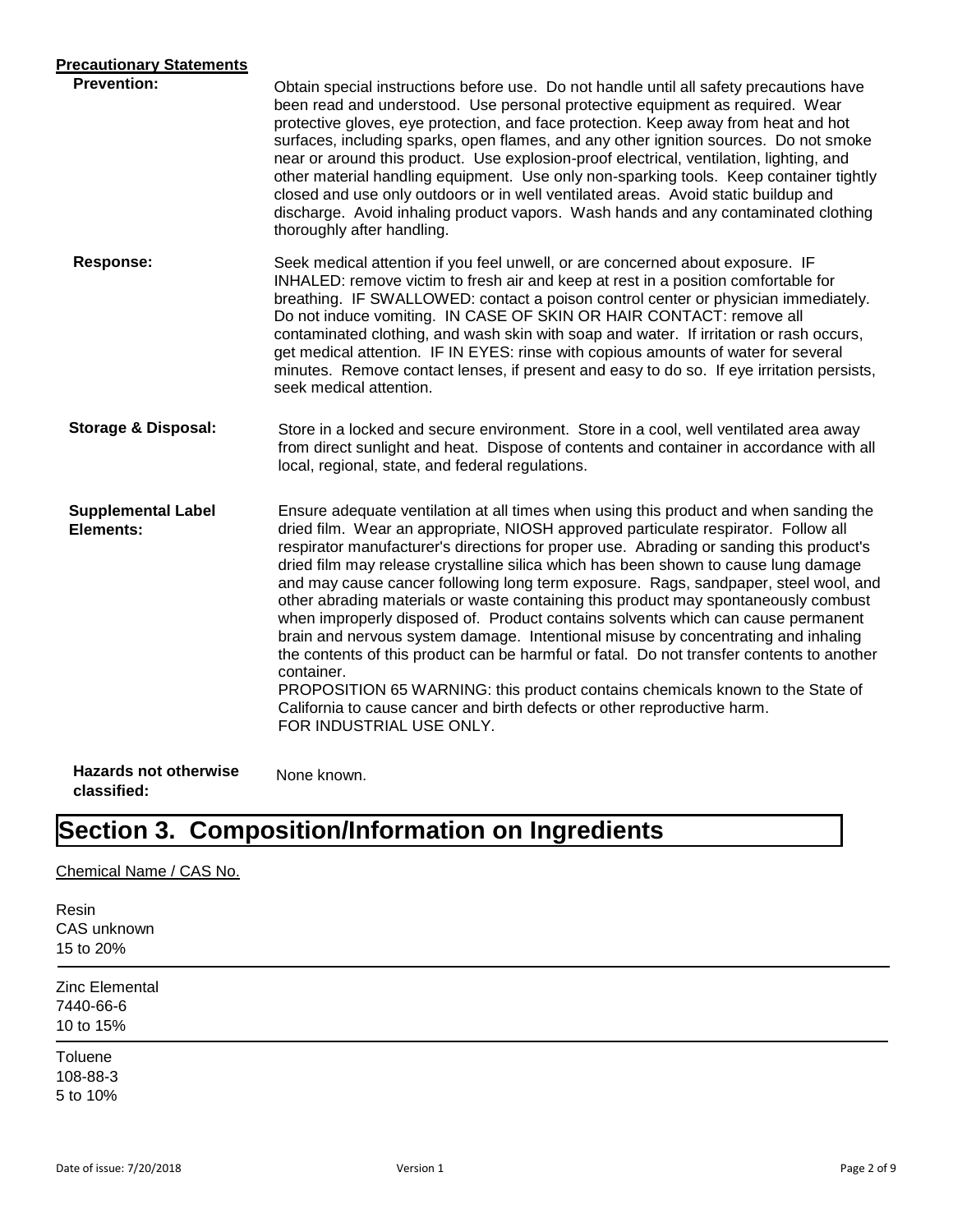Dimethyl Ether 115-10-6 55 to 60%

Aluminum Pigment 7429-90-5 5 to 10%

Light Naphtha 64741-46-4 5 to 10%

## **Section 4. First Aid Measures**

#### **Description of First Aid Measures**

| <b>Eye Contact:</b>                       | Immediately flush eyes with copious amounts of water. Remove any contact lenses.<br>Rinse for at least 10 minutes. Get medical attention.                                                                                                                                                                                                                                                                                                                                                                                                                                                                                                                                                                                                                                                                                          |             |
|-------------------------------------------|------------------------------------------------------------------------------------------------------------------------------------------------------------------------------------------------------------------------------------------------------------------------------------------------------------------------------------------------------------------------------------------------------------------------------------------------------------------------------------------------------------------------------------------------------------------------------------------------------------------------------------------------------------------------------------------------------------------------------------------------------------------------------------------------------------------------------------|-------------|
| Inhalation:                               | Remove victim to fresh air and maintain in a rest position comfortable for breathing. If<br>fumes are still present, all rescuers should wear appropriate respirators. If victim<br>exhibits irregular breathing, trained personnel should provide artificial respiration or<br>oxygen. Mouth-to-mouth resuscitation may be dangerous. If necessary, contact a<br>poison control center or physician immediately. If victim is unconscious, place in a<br>recovery position and seek medical help immediately. Maintain an open airway for the<br>victim.                                                                                                                                                                                                                                                                          |             |
| <b>Skin Contact:</b>                      | Wash affected areas with soap and water. Remove contaminated clothing and shoes.<br>Continue to rinse the affected area for at least ten minutes. Get medical attention if<br>discomfort continues. Avoid further exposure in the event of any symptoms or<br>complaints.                                                                                                                                                                                                                                                                                                                                                                                                                                                                                                                                                          |             |
| Ingestion:                                | If product is ingested, contact a poison control center or a physician immediately. Do<br>not induce vomiting. Rinse mouth with water and remove dentures, if any. Remove<br>victim to fresh air and keep at rest in a comfortable position to facilitate breathing. If the<br>victim is conscious and the product has been swallowed, provide small quantities of<br>water to drink. Cease if the victim feels sick, as vomiting may be dangerous. Aspiration<br>hazard if swallowed. This product can enter the lungs and cause damage. If vomiting<br>occurs, the head should be kept low so that vomit does not enter the lungs. Never<br>administer anything by mouth to an unconscious person. If unconscious, place in a<br>recovery position while medical attention is sought. Maintain an open airway for the<br>victim. |             |
| <b>Potential Acute Health Effects</b>     |                                                                                                                                                                                                                                                                                                                                                                                                                                                                                                                                                                                                                                                                                                                                                                                                                                    |             |
| <b>Eye Contact:</b>                       | Causes serious eye irritation.                                                                                                                                                                                                                                                                                                                                                                                                                                                                                                                                                                                                                                                                                                                                                                                                     |             |
| Inhalation:                               | Can cause central nervous system depression. May cause drowsiness and dizziness as<br>well as respiratory irritation.                                                                                                                                                                                                                                                                                                                                                                                                                                                                                                                                                                                                                                                                                                              |             |
| <b>Skin Contact:</b>                      | Causes skin irritation. May cause an allergic skin reaction.                                                                                                                                                                                                                                                                                                                                                                                                                                                                                                                                                                                                                                                                                                                                                                       |             |
| Ingestion:                                | Can cause central nervous system depression. May be fatal if swallowed and allowed to<br>enter airways. Irritating to mouth, throat and stomach.                                                                                                                                                                                                                                                                                                                                                                                                                                                                                                                                                                                                                                                                                   |             |
| <b>Over-Exposure Signs &amp; Symptoms</b> |                                                                                                                                                                                                                                                                                                                                                                                                                                                                                                                                                                                                                                                                                                                                                                                                                                    |             |
| <b>Eye Contact:</b>                       | Adverse symptoms may include: pain or irritation, watering, redness.                                                                                                                                                                                                                                                                                                                                                                                                                                                                                                                                                                                                                                                                                                                                                               |             |
| Inhalation:                               | Adverse symptoms may include: respiratory tract irritation, coughing, nausea or<br>vomiting, headache, drowsiness or fatigue, dizziness or vertigo, unconsciousness.                                                                                                                                                                                                                                                                                                                                                                                                                                                                                                                                                                                                                                                               |             |
| Date of issue: 7/20/2018                  | Version 1                                                                                                                                                                                                                                                                                                                                                                                                                                                                                                                                                                                                                                                                                                                                                                                                                          | Page 3 of 9 |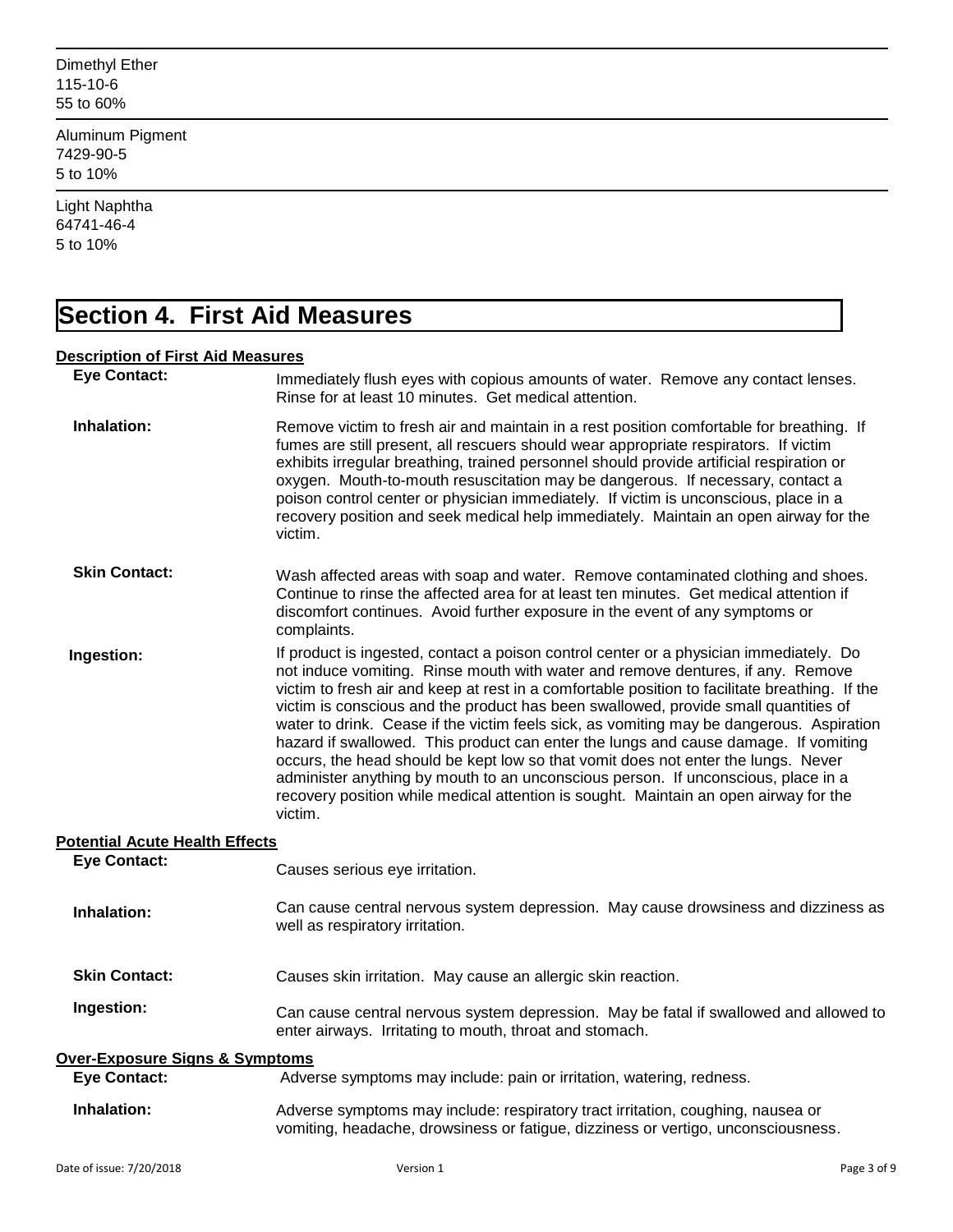| <b>Skin Contact:</b>                                                   | Adverse symptoms may include: irritation, redness.                                                                                                                                                                                                                                                                                                        |  |
|------------------------------------------------------------------------|-----------------------------------------------------------------------------------------------------------------------------------------------------------------------------------------------------------------------------------------------------------------------------------------------------------------------------------------------------------|--|
| Ingestion:                                                             | Adverse symptoms may include: nausea, vomiting.                                                                                                                                                                                                                                                                                                           |  |
| Indication of immediate medical attention and special treatment needed |                                                                                                                                                                                                                                                                                                                                                           |  |
| <b>Notes to Physician:</b>                                             | Treat symptomatically. Contact poison treatment specialists if large quantities have<br>been ingested or inhaled.                                                                                                                                                                                                                                         |  |
| <b>Specific Treatments:</b>                                            | None specified.                                                                                                                                                                                                                                                                                                                                           |  |
| <b>Protection of First Aid</b><br><b>Providers:</b>                    | No action should be taken involving any personal risk or without proper training. If<br>fumes are still present, rescuers should wear appropriate respirators or a self-contained<br>breathing apparatus. Mouth-to-mouth resuscitation may be dangerous for the first aid<br>provider. Wash all contaminated clothing with soap and water before removal. |  |

### **Section 5. Fire-Fighting Measures**

**Extinguishing Media Suitable Media:** Dry chemical, CO2, water spray (fog), foam, dry sand. **Unsuitable Media:** Do not use water jet. **Specific Hazards: Special Firefighting Procedures:** Extremely flammable aerosols. In a fire or if heated, a pressure increase will occur and the container may burst, with risk of subsequent explosions. Gases can accumulate in low or confined areas and travel back to a source of ignition, flashing back and causing fire and/or explosion. Bursting aerosol containers may be propelled from fire at high speed. Runoff to sewer and waterways can create a fire or explosion hazard. Water may be used to cool closed containers to prevent pressure buildup and possible auto ignition or explosion. Evacuate area and fight fire from safe distance. Containers may explode when heated. Firefighters should wear appropriate protective equipment and self-contained breathing apparatus with a full face-piece operated in positive pressure mode.

### **Section 6. Accidental Release Measures**

| <b>Environmental</b><br><b>Precautions:</b>                               | Avoid dispersal of spilled material and runoff from contacting soil, waterways, drains,<br>and sewers. Inform the relevant authorities if the product has caused environmental<br>pollution.                                                                                                                                                                                                                                                                                                                                                                                        |
|---------------------------------------------------------------------------|-------------------------------------------------------------------------------------------------------------------------------------------------------------------------------------------------------------------------------------------------------------------------------------------------------------------------------------------------------------------------------------------------------------------------------------------------------------------------------------------------------------------------------------------------------------------------------------|
| <b>Steps to be Taken if</b><br><b>Material is Released or</b><br>Spilled: | Contain spilled liquid with sand or earth. Do not use combustible materials such as<br>sawdust. Eliminate all ignition sources and use explosion-proof equipment. Place<br>material in a container and dispose of according to local, regional, state, and federal<br>regulations. Ventilate area and remove product with inert absorbent and non-sparking<br>tools. Do not incinerate closed containers.                                                                                                                                                                           |
| <b>Small Spills:</b>                                                      | Stop leak if doing so can be done without risk. Remove containers from spill area. Use<br>non-sparking tools. Dilute with water and mop up if water-soluble. If not water-soluble,<br>absorb with inert dry material and place in appropriate waste container. Dispose of via a<br>licensed waste disposal contractor.                                                                                                                                                                                                                                                              |
| <b>Large Spills:</b>                                                      | Stop leak if doing so can be done without risk. Remove containers from spill area. Use<br>non-sparking tools. Approach the release from upwind. Prevent entry into sewers,<br>waterways, basements, or confined areas. Wash spillages into an effluent treatment<br>plant or proceed as follows: contain and collect spillage with inert absorbent materials<br>and place in a container for disposal according to local regulations. Dispose of via a<br>licensed waste disposal contractor. See Section 1 for emergency contact information<br>and Section 13 for waste disposal. |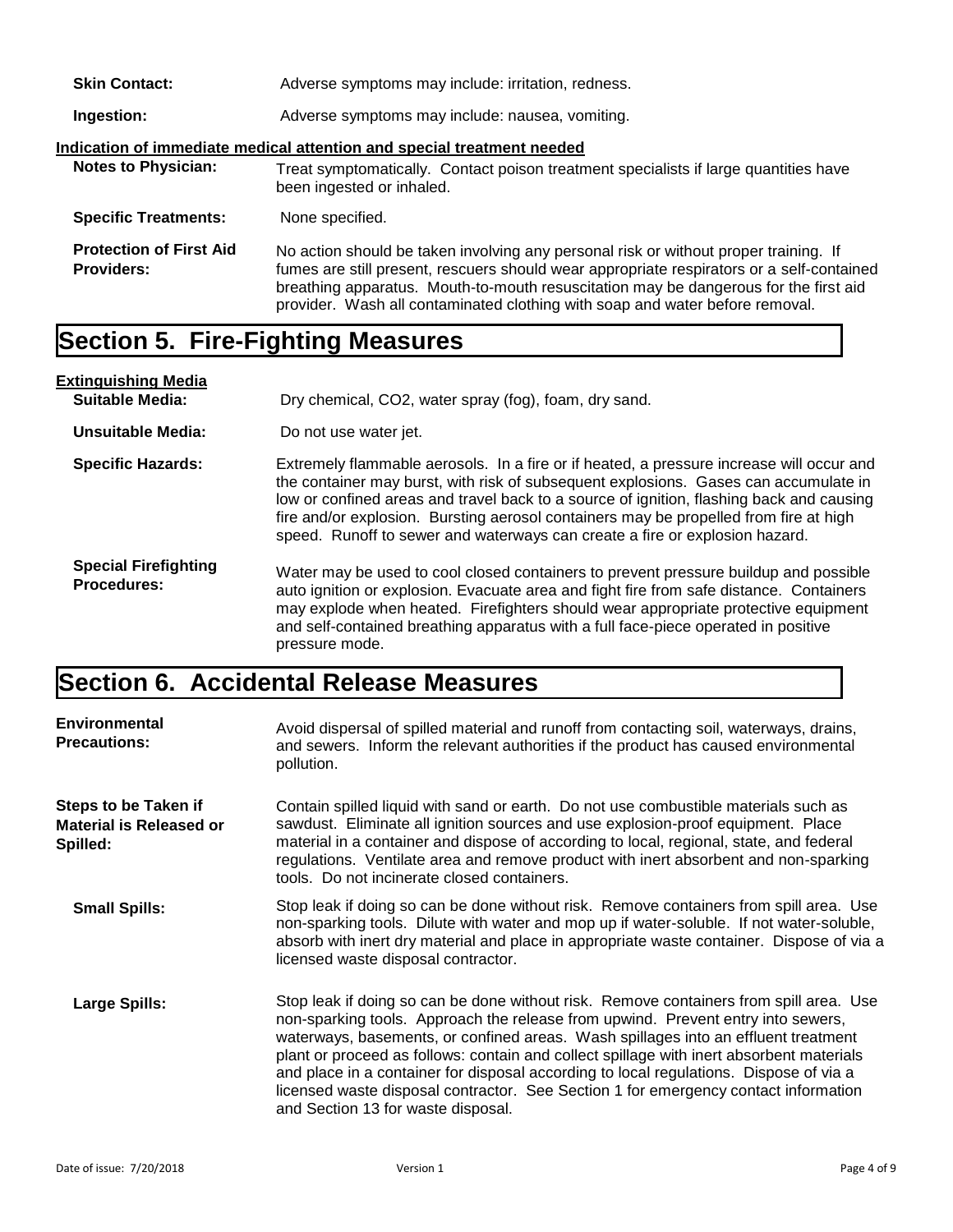## **Section 7. Handling and Storage**

| Handling: | Wash thoroughly after handling. Eating, drinking, and smoking should be prohibited in<br>areas where this material is handled, stored, and processed. Wash hands and face<br>before eating or drinking. Remove contaminated clothing and launder before reuse. Use<br>only with adequate ventilation. Follow all SDS and label precautions even after<br>container is emptied, as it may retain product residues. Avoid breathing fumes, vapors,<br>or mist. Avoid contact with eyes, skin, and clothing. |
|-----------|-----------------------------------------------------------------------------------------------------------------------------------------------------------------------------------------------------------------------------------------------------------------------------------------------------------------------------------------------------------------------------------------------------------------------------------------------------------------------------------------------------------|
| Storage:  | Store in a dry, cool, well ventilated place. Keep container tightly closed while not in use.<br>Isolate from heat, electrical equipment, sparks, and open flame. Do not store above 120<br>degrees Fahrenheit. Store large quantities in buildings designed and protected for<br>storage of NFPA Class II combustible liquids. Protect from heat, moisture, and foreign<br>materials.                                                                                                                     |

## **Section 8. Exposure Controls/Personal Protection**

| Chemical Name / CAS No.                         | <b>OSHA Exposure Limits</b>                                                                                                                                                                                                                                                                                                                      | <b>ACGIH Exposure Limits</b> | <b>Other Exposure Limits</b> |
|-------------------------------------------------|--------------------------------------------------------------------------------------------------------------------------------------------------------------------------------------------------------------------------------------------------------------------------------------------------------------------------------------------------|------------------------------|------------------------------|
| Resin<br>CAS unknown<br>15 to 20%               | No data available.                                                                                                                                                                                                                                                                                                                               | No data available.           |                              |
| <b>Zinc Elemental</b><br>7440-66-6<br>10 to 15% | $15mg/m3$ (dust)                                                                                                                                                                                                                                                                                                                                 | $10mg/m3$ (dust)             |                              |
| Toluene<br>108-88-3<br>5 to 10%                 | 200ppm                                                                                                                                                                                                                                                                                                                                           | 20ppm                        |                              |
| Dimethyl Ether<br>115-10-6<br>55 to 60%         | No data available.                                                                                                                                                                                                                                                                                                                               | No data available.           |                              |
| Aluminum Pigment<br>7429-90-5<br>5 to 10%       | $5mg/m3$ (TWA)                                                                                                                                                                                                                                                                                                                                   | 1mg/m3 (TWAA4)               |                              |
| Light Naphtha<br>64741-46-4<br>5 to 10%         | 300ppm (TWA)                                                                                                                                                                                                                                                                                                                                     | 300ppm (TWA)                 |                              |
| <b>Engineering Controls:</b>                    | Use process enclosures, local exhaust ventilation, or other engineering controls to keep<br>worker exposure to airborne contaminants below any recommended or statutory limits.<br>The engineering controls also need to keep gas, vapor, or dust concentrations below<br>any lower explosive limits. Use explosion-proof ventilation equipment. |                              |                              |
| <b>Environmental Controls:</b>                  | Emissions from ventilation or work process equipment should be checked to ensure they<br>comply with the requirements of environmental protection legislation. In some cases,<br>fume scrubbers, filters, and other engineering modifications to the process equipment<br>may be required to reduce emissions to acceptable levels.              |                              |                              |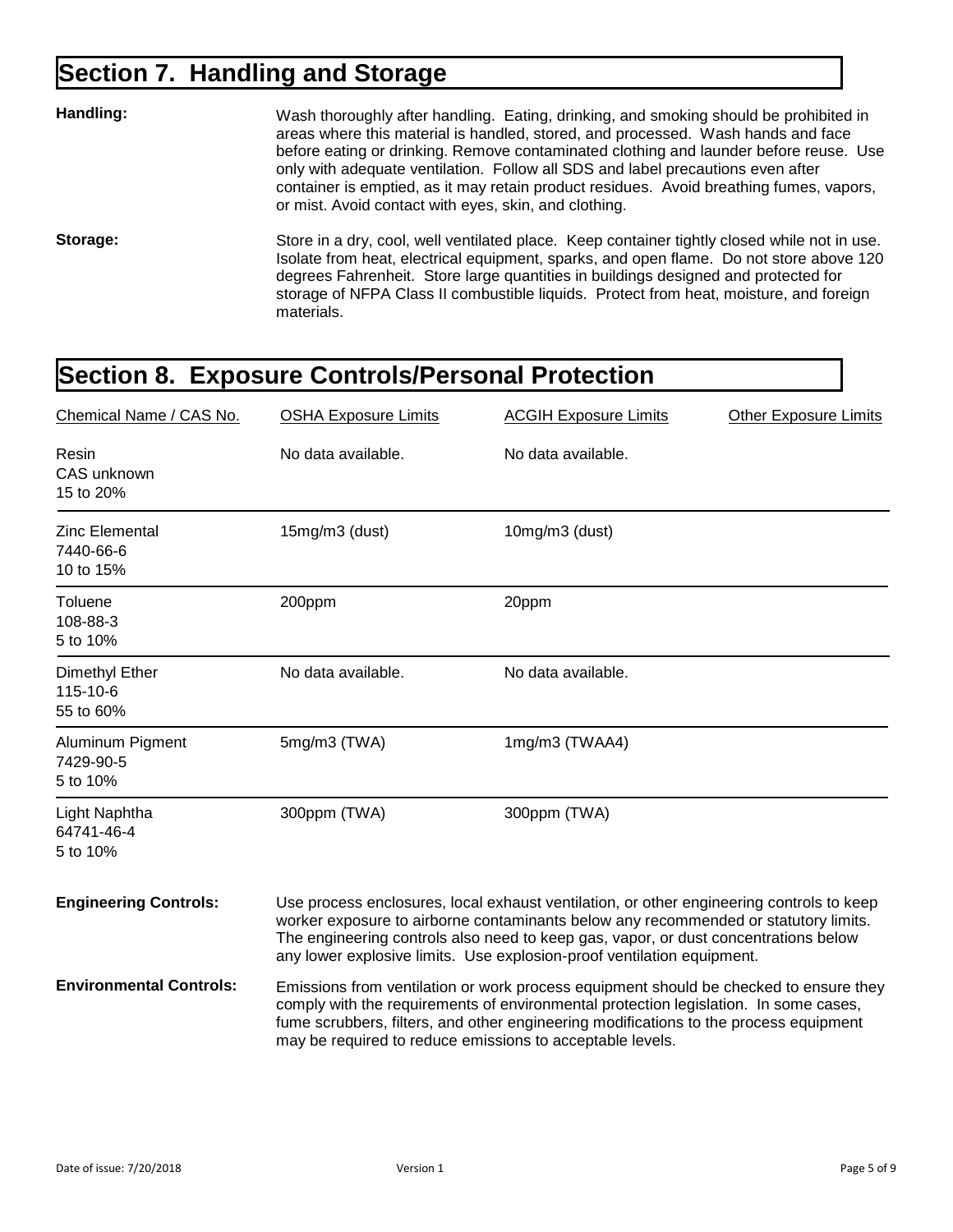| <b>Respiratory Protection:</b> | Use a properly fitted, air-purifying or air-fed respirator complying with an approved<br>standard if a risk assessment indicates this is necessary. Respiratory protection<br>programs that meet OSHA 1910.134 and ANSI Z88.2 requirements must be followed<br>when workplace conditions warrant a respirator's use. A NIOSH/MSHA approved<br>respirator with an organic vapor cartridge may be permissible under circumstances<br>where airborne concentrations are expected to exceed exposure limits. Protection<br>provided by air purifying respirators is limited. Use a positive pressure, air supplied<br>respirator if there is any potential for an uncontrolled release, exposure levels are not<br>known, or in any circumstances where air purifying respirators may not provide<br>adequate protection. |
|--------------------------------|-----------------------------------------------------------------------------------------------------------------------------------------------------------------------------------------------------------------------------------------------------------------------------------------------------------------------------------------------------------------------------------------------------------------------------------------------------------------------------------------------------------------------------------------------------------------------------------------------------------------------------------------------------------------------------------------------------------------------------------------------------------------------------------------------------------------------|
| <b>Skin Protection:</b>        | Use impervious, chemical resistant gloves to prevent prolonged skin contact and<br>absorption of material through the skin. Nitrile or neoprene gloves may afford adequate<br>protection. Personal protective equipment for the body should be selected based on the<br>task being performed and the risks involved, and should be approved by a specialist<br>before handling this product. Where there is a risk of ignition from static electricity, wear<br>anti-static protective clothing. For best protection, the clothing should include anti-static<br>boots, gloves, and overalls. Appropriate footwear should always be used.                                                                                                                                                                             |
| <b>Eye Protection:</b>         | Safety eyewear, such as splash goggles or a full face shield, should be worn at all times<br>to protect against splashes of liquids.                                                                                                                                                                                                                                                                                                                                                                                                                                                                                                                                                                                                                                                                                  |
| <b>Hygienic Measures:</b>      | Wash thoroughly with soap and water before eating, drinking, or smoking. Remove<br>contaminated clothing immediately and launder before reuse.                                                                                                                                                                                                                                                                                                                                                                                                                                                                                                                                                                                                                                                                        |

## **Section 9. Physical and Chemical Properties**

| <b>Physical State:</b>     | Liquid                         |
|----------------------------|--------------------------------|
| Type of aerosol:           | Spray                          |
| Color:                     | Silver                         |
| Odor:                      | Aromatic solvent odor          |
| <b>Melting Point:</b>      | Not available                  |
| <b>Boiling Point:</b>      | Not available                  |
| Flash point:               | -27 Celsius (-16.6 Fahrenheit) |
| Specific Gravity:          | $1.49 - 1.53$                  |
| Vapor Pressure:            | 102 kPa                        |
| Vapor Density:             | >1                             |
| Evaporation Rate:          | Faster than ether              |
| Solubility:                | Not available                  |
| Auto-ignition temperature: | > 800 Fahrenheit               |
| Decomposition temperature: | Not available                  |
| UEL:                       | Not available                  |
| LEL:                       | Not available                  |
| Partition coefficient:     | Not available                  |
| n-octanol/water:           |                                |
| Maximum Incremental        | < 1.2                          |
| Reactivity (MIR):          |                                |

## **Section 10. Stability and Reactivity**

| <b>Conditions to Avoid:</b> | Avoid temperatures above 120 degrees Fahrenheit. Avoid all possible sources of<br>ignition. Do not pressurize, cut, weld, braze, drill, or expose containers to heat. Do not<br>allow vapor to accumulate in low or confined areas. |
|-----------------------------|-------------------------------------------------------------------------------------------------------------------------------------------------------------------------------------------------------------------------------------|
| Incompatibility:            | No data available.                                                                                                                                                                                                                  |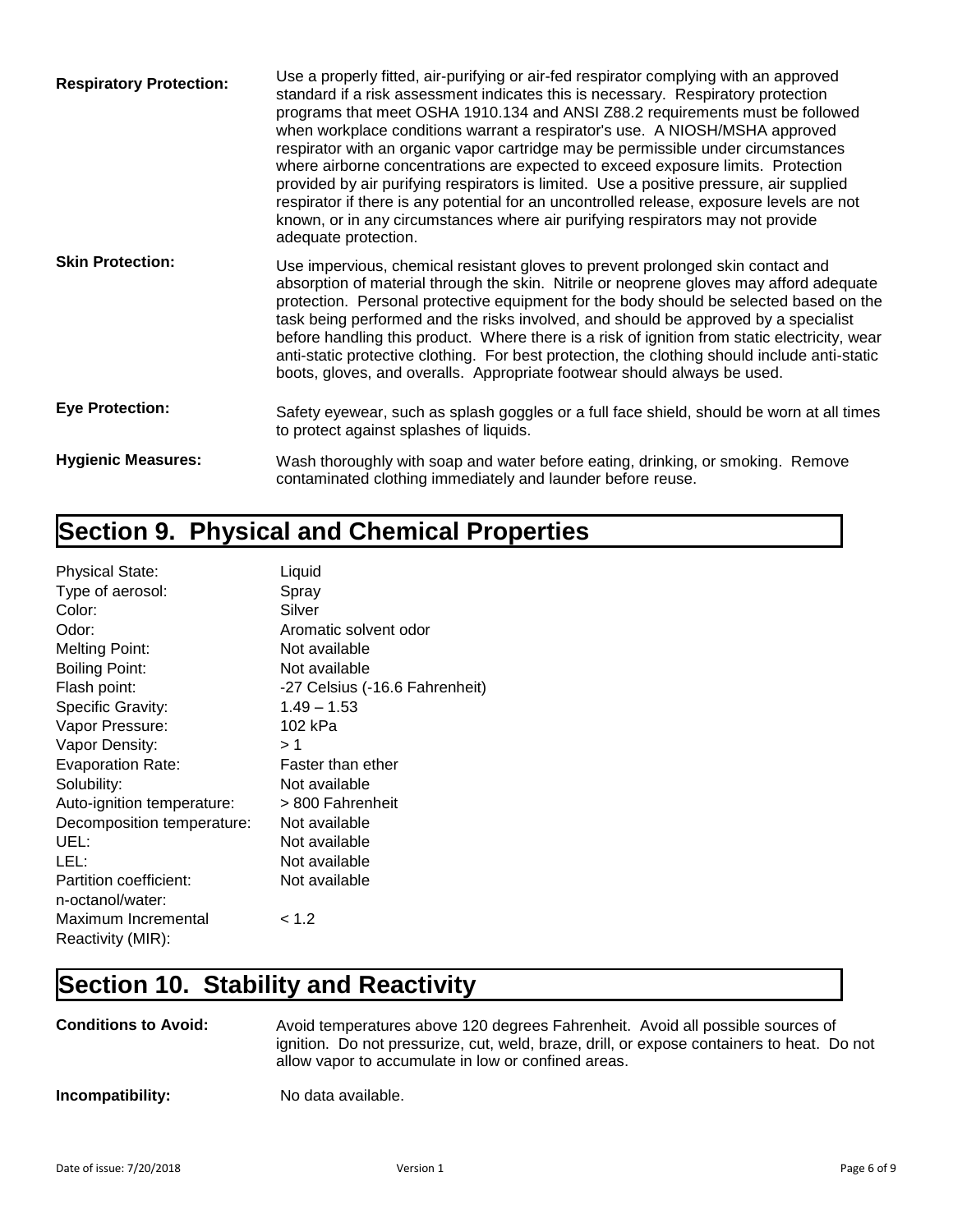| <b>Hazardous</b><br>Decomposition: | By open flame, carbon monoxide and carbon dioxide. When heated to decomposition,<br>product emits acrid smoke and irritating fumes. Contains solvents which may form<br>carbon monoxide, carbon dioxide, and formaldehyde. |
|------------------------------------|----------------------------------------------------------------------------------------------------------------------------------------------------------------------------------------------------------------------------|
| <b>Hazardous Polymerization:</b>   | Will not occur under normal conditions.                                                                                                                                                                                    |
| Stability:                         | The product is stable.                                                                                                                                                                                                     |

## **Section 11. Toxicological Information**

| <b>Effects of Over-Exposure</b> |                                                                                                                                                                                                                                                                                                                                                                                                                                                                            |  |  |
|---------------------------------|----------------------------------------------------------------------------------------------------------------------------------------------------------------------------------------------------------------------------------------------------------------------------------------------------------------------------------------------------------------------------------------------------------------------------------------------------------------------------|--|--|
| <b>Eye Contact:</b>             | Causes serious eye irritation.                                                                                                                                                                                                                                                                                                                                                                                                                                             |  |  |
| <b>Skin Contact:</b>            | Prolonged or repeated skin contact may cause irritation. Allergic reactions possible.<br>Additional adverse symptoms may include reduced fetal weight, increase in fetal deaths,<br>and skeletal malformations.                                                                                                                                                                                                                                                            |  |  |
| Inhalation:                     | Harmful if inhaled. High gas, vapor, mist, or dust concentrations may be harmful if<br>inhaled. Avoid breathing fumes, spray, vapors, or mist. May cause headaches and<br>dizziness. High vapor concentrations are irritating to the eyes, nose, throat, and lungs.<br>Prolonged or excessive inhalation may cause respiratory tract irritation. Additional<br>adverse symptoms may include reduced fetal weight, increase in fetal deaths, and<br>skeletal malformations. |  |  |
| Ingestion:                      | Harmful or fatal if swallowed. Aspiration hazard if swallowed; can enter lungs and cause<br>damage.                                                                                                                                                                                                                                                                                                                                                                        |  |  |
| <b>Chronic Hazards:</b>         | High concentrations may lead to central nervous system effects (drowsiness, dizziness,<br>nausea, headaches, paralysis, blurred vision) and damage. Reports have associated<br>repeated and prolonged occupational overexposure to solvents with permanent brain<br>and nervous system damage.                                                                                                                                                                             |  |  |
| <b>Primary Routes of Entry:</b> | Eye contact, skin contact, absorption through skin, ingestion, inhalation.                                                                                                                                                                                                                                                                                                                                                                                                 |  |  |
| <b>Acute Toxicity Values:</b>   | Acute effects of this product have not been tested. Available data on individual<br>components, if any, is listed below.                                                                                                                                                                                                                                                                                                                                                   |  |  |

## **Section 12. Ecological Information**

**Ecological Information:** Product is a mixture of listed components. **Mobility in Soil** Not available.  **Soil/water partition coefficient (Koc): Other Adverse Effects:** No known significant effects or critical hazards.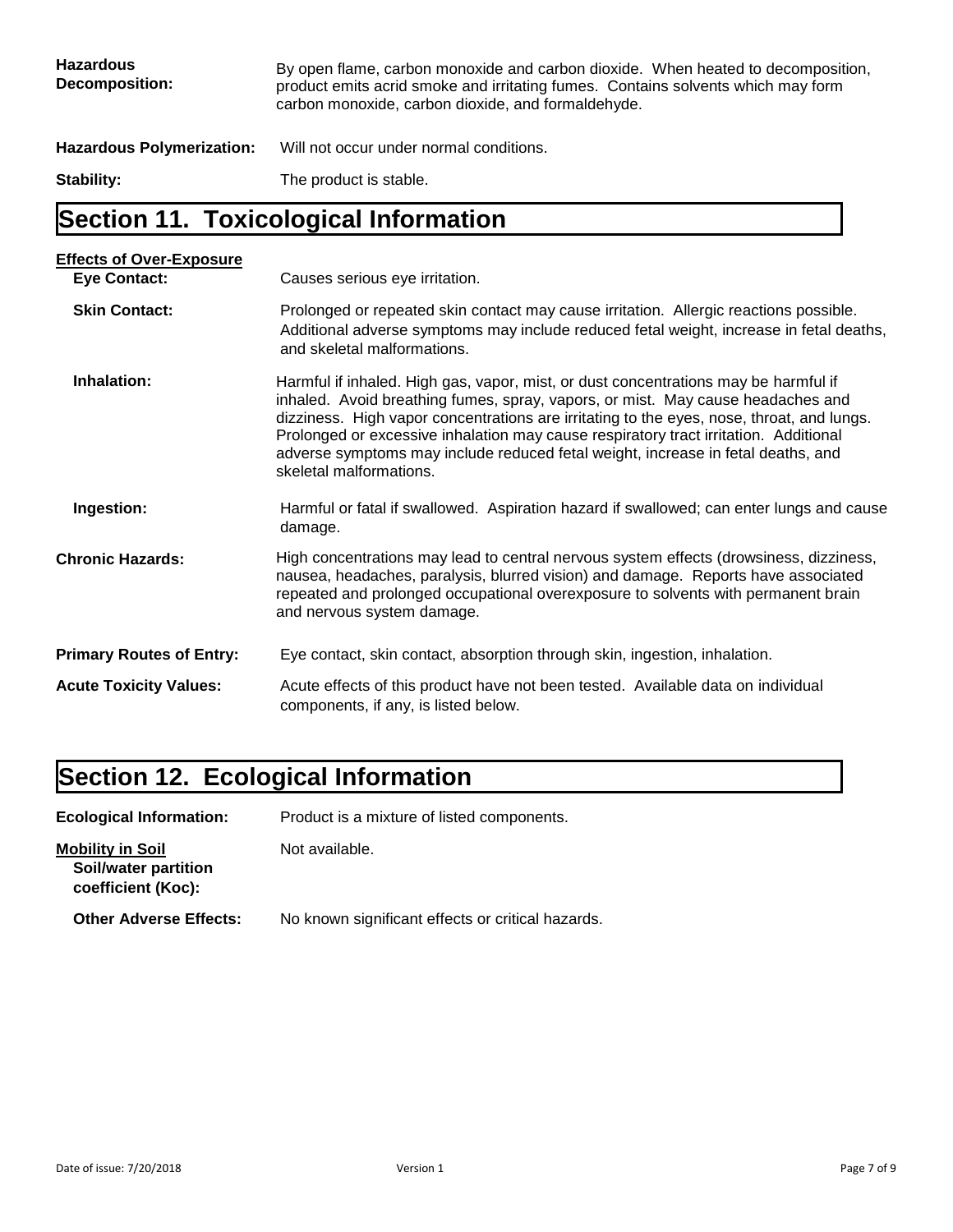### **Section 13. Disposal Considerations**

#### **Disposal Considerations:**

The generation of waste should be avoided or minimized wherever possible. Disposal of this product, solutions, and any by-products should at all times comply with relevant environmental protection regulations and waste disposal regulations, in addition to any local or regional restrictions which may be in effect. Surplus and non-recyclable products should be disposed of via a licensed waste disposal contractor. Waste should not be disposed of untreated to the sewer unless fully compliant with the requirements of all authorities with jurisdiction. Waste packaging should be recycled whenever possible. Incineration or landfill should only be considered when recycling is not feasible. Take care when handling empty containers as they may retain some residual product. Vapor from residue may create a flammable or explosive atmosphere within the used container. Do not expose empty containers to heat or sparks, and do not weld, cut, or grind used containers unless they have been thoroughly cleaned. Avoid contact of spilled material with soil, waterways, drains, and sewer systems. Do not puncture or incinerate container.

#### **Section 14. Transport Information**

|                           | <b>Domestic (US DOT)</b> | <b>International (IMDG)</b> | Air (IATA) | Canada (TDG)             |
|---------------------------|--------------------------|-----------------------------|------------|--------------------------|
| <b>UN Number:</b>         | 1950                     | 1950                        | 1950       | 1950                     |
| <b>UN Shipping Name:</b>  | Aerosols                 | Aerosols                    | Aerosols   | Aerosols                 |
| <b>Hazard Class:</b>      | 2.1                      | 2.1                         | 2.1        | 2.1                      |
| <b>Packing Group:</b>     | ۰                        | ۰                           | -          | $\overline{\phantom{0}}$ |
| Environmental<br>Hazards: | N <sub>o</sub>           | No.                         | No         | No.                      |
| <b>Limited Quantity:</b>  | ORM-D                    | ORM-D                       | ORM-D      | ORM-D                    |

**Special Considerations:**

The presence of a shipping description for a particular mode of transport does not indicate that the product is packaged suitably for that mode of transport. All packaging should be reviewed for suitability prior to shipment, so that compliance with applicable regulations can be ensured. Compliance with all applicable regulations is the sole responsibility of the person offering the product for transport. Persons loading and unloading dangerous goods should be trained in all the risks associated with the substances at hand, and on all actions to be taken in case of an emergency situation.

### **Section 15. Regulatory Information**

#### **U.S. Federal Regulations**

 **CERCLA – SARA Hazard Category:**

This product has been reviewed according to the EPA hazard categories promulgated by Sections 311 and 312 of the Superfund Amendment and Reauthorization Act of 1986, known as SARA Title III, and is considered to meet the following categories under applicable conditions:

Fire Hazard, Acute Health Hazard, Chronic Health Hazard